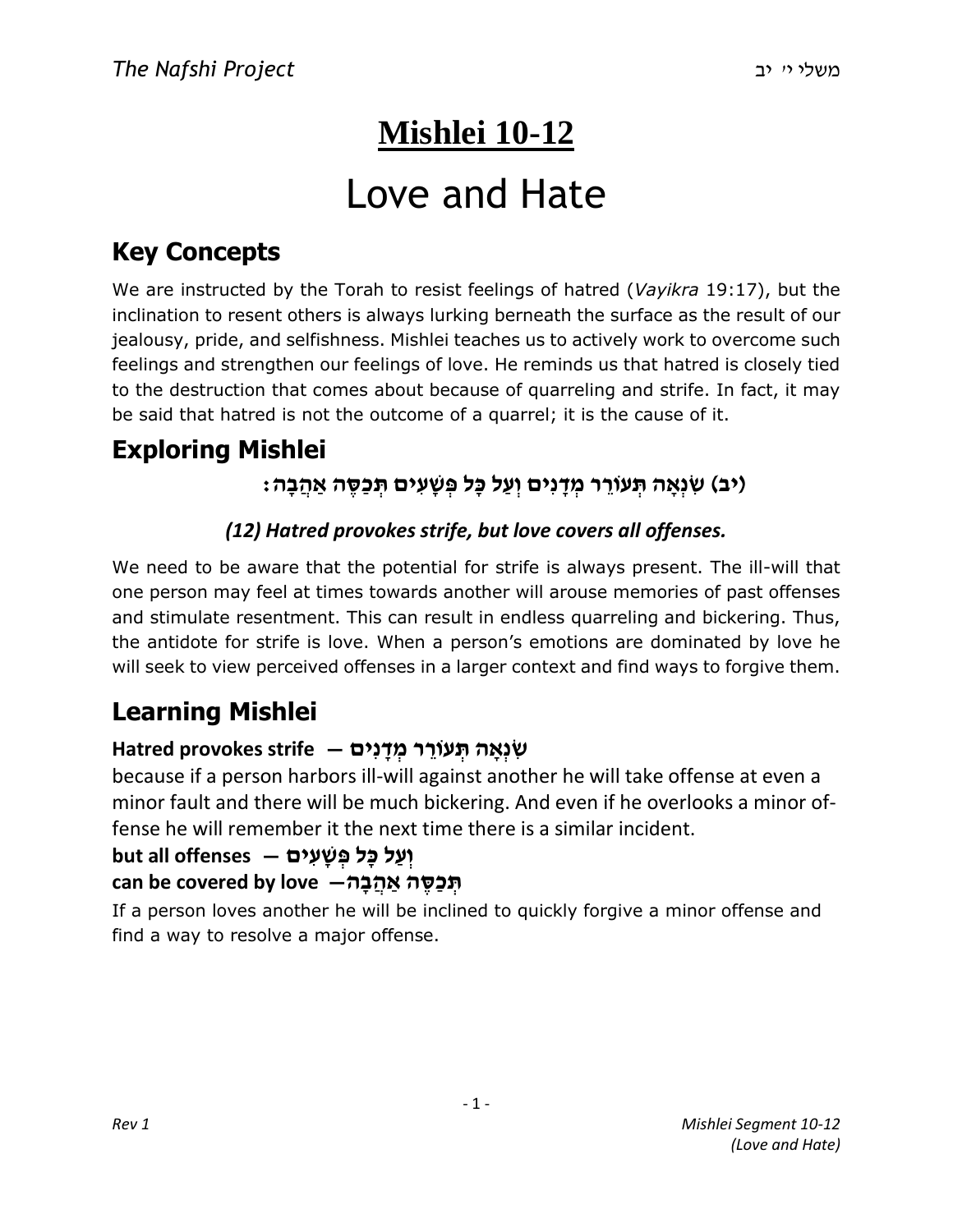## **Additional Insights**

#### <u>HATE</u>

(1) Avoid having dealings with a person who harbors ill-will toward you for he will be unbending in minor differences of opinion. ( יונה רבינו(

(2) A person who harbors ill-will against another will tend to suspect him of an offense even when there are no grounds for suspicion. He will misinterpret his motives and assume the other had bad intentions even when it was an innocent misunderstanding. The result will be false accusations and resentment. (המאירי, רלב"ג)

(3) A person may be inclined to overlook a minor offense, but if he harbors ill-will towards the offender he will keep it mind and when the opportunity arises the memory of the previous incident will aggravate the severity of the present offense. (הגר״א)

(4) When there is hatred between two people, even the most insignificant fault can provoke a heated quarrel. Each proceeds to interpret events in the light of his own hostility. (מצודות, רשר"ה, מלבי"ם)

(5) Hatred tends to arise independently of any real cause. (רשרייה, מלבייים)

(6) There is a clear prohibition aghainst hatred, but a person should also be motivated to overcome hatred because of the harm he is doing to himself. ( סופרים דעת(

#### **LOVE**

(7) A person who harbors good-will towards another will forgive a minor offense because he will want to assume it was his own misunderstanding of the situation. (המאירי, רלב"ג )

(8) If a person loves another, he will truly forgive his offenses, even serious faults, and not hold them against him to use in future disputes. (הגר״א, מצודות)

(9) In order to protect the existing love between two people, both sides are likely to overlook the other's faults in the hope that this was just a temporary misunderstanding. However, although this is sometimes the right thing to do, one should seek to resolve arguments, not just blindly forgive. ( סופרים דעת(

(10) The *tzadik* resists feelings of hatred, even toward *resha'im*. He focuses on their potential and seeks to bring them to the Torah. (אלשיך)